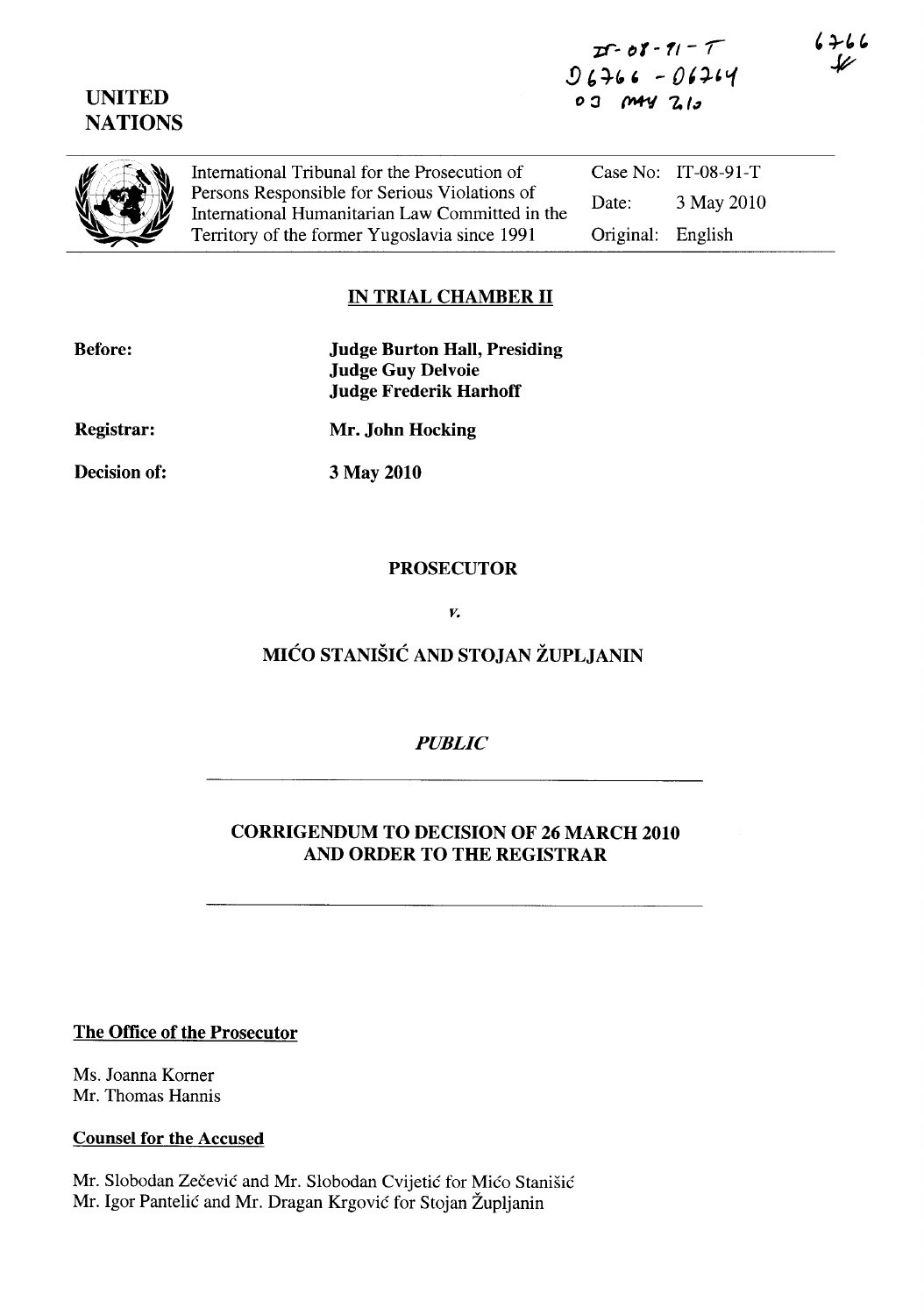**TRIAL CHAMBER 11** ("Trial Chamber") of the International Tribunal for the Prosecution of Persons Responsible for Serious Violations of International Humanitarian Law Committed in the Territory of the former Yugoslavia since 1991 ("Tribunal");

**HAVING BEEN INFORMED** on Friday 29 April 2010 by the Prosecution via e-mail to its legal officer of certain editorial errors in the "Decision reconsidering in part, and providing written reasons for, the Trial Chamber's oral decision admitting into evidence documents through ST108", issued on 26 March 2010 ("Decision");

**CONSIDERING** that while the Prosecution tendered into evidence through ST108 Rule 65 fer no. 2669 and while the document meets the requirements of Rule 89(C), the Decision omits to admit it into evidence;

**CONSIDERING** that while Rule 65 ter no. 2917 was admitted into evidence by the Decision, it was already in evidence, having been admitted on 26 November 2009;

**NOTING** that Rule 65 fer nos. 3059, 3225 and 3240, which were admitted into evidence by the Decision, have not been uploaded into E-Court and have not been assigned exhibit numbers;

**NOTING** that Rule 65 ter nos 3222, 3224, 3226, 3227, 3228, 3230, 3232, 3233, 3234, 3235, 3236, 3239,3241,3242,3243,3244,3245,3246,3247,3248, 3249, 3250, 3251, 3252, 3253, 3254, 3255, 3256,3257,3258,3260, 3261, 3262, 3263, 3264,3266,3267,3268 and 3269, which were admitted into evidence by the Decision, have not been assigned exhibit numbers;

**CONSIDERING** that Rule 65 fer no. 3238 was erroneously identified in the Decision as previously having been admitted into evidence although it was at the time of the issuance of the Decision, and currently remains, marked for identification; $<sup>1</sup>$ </sup>

**NOTING** that while Rule 65 ter no. 3360 was erroneously identified in one part of the Decision as previously having been admitted into evidence,<sup>2</sup> it was correctly identified in the disposition as a document to be admitted into evidence;

**PURSUANT TO** Rule 54 and Rule 89(C);

**ADMITS INTO EVIDENCE** Rule 65 fer nos. 2669 and 3238;

 $<sup>1</sup>$  Decision, para. 21, fn 39.</sup>

*<sup>2</sup> Ibid.*